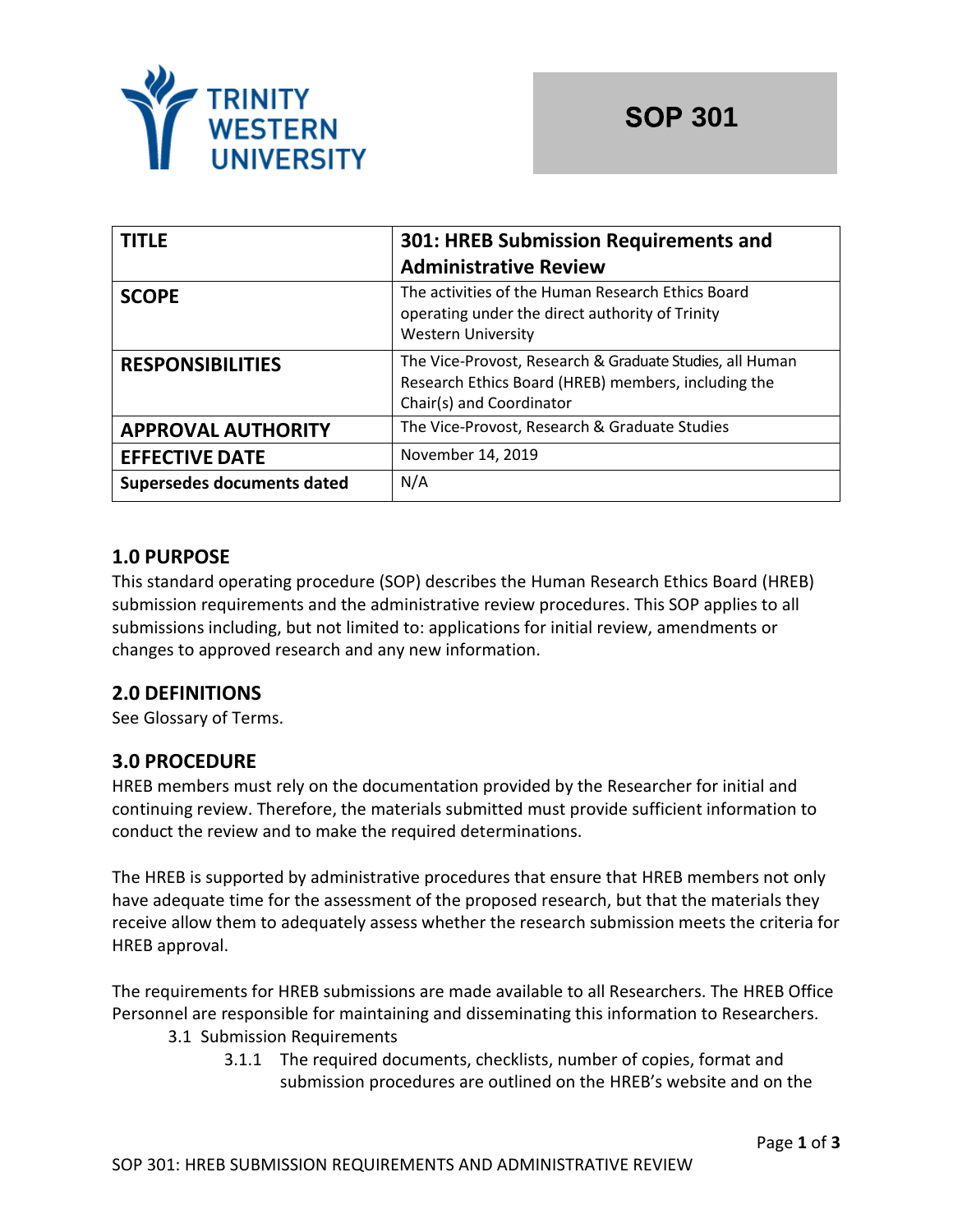

appropriate HREB submission forms and checklists such as, but not limited to:

- HREB application form,
- Submission checklist,
- Continuing Review form,
- Amendment and/or Administrative Change form,
- Change in Researcher/Coordinator form,
- Changes in Research Personnel form,
- Serious Adverse Event Reporting form,
- Research Completion form;
- 3.1.2 The HREB may request any additional documentation it deems necessary to the ethics review, or for research ethics oversight;
- 3.1.3 Research Requirements: The research question and methodology is written in sufficient detail to permit evaluation of the merit of the project. The research should include all of the required elements applicable to the research such as, but not limited to:
	- Research rationale and objectives,
	- Design and detailed description of methodology,
	- Eligibility criteria, description of the population to be studied,
	- Recruitment and consent process,
	- Research interventions,
	- Treatment allocation (if applicable),
	- Primary and secondary outcome measures,
	- Assessment of safety,
	- Sample size justification,
	- Data analysis,
	- Data monitoring.
- 3.2 Administrative Review Procedures
	- 3.2.1 A unique number is assigned to each submission at the time of the receipt of the application. HREB Office Personnel screens the submission for overall completeness;
	- 3.2.2 If the submission is incomplete (e.g. documents are missing or incorrect documents were uploaded), the HREB Office Personnel will follow up with the Researcher and/or research coordinator to request the required information for inclusion with the submission;
	- 3.2.3 Upon receipt of a complete submission, the responsible HREB Office Personnel identifies any outstanding items that will be required to issue approval, as applicable;